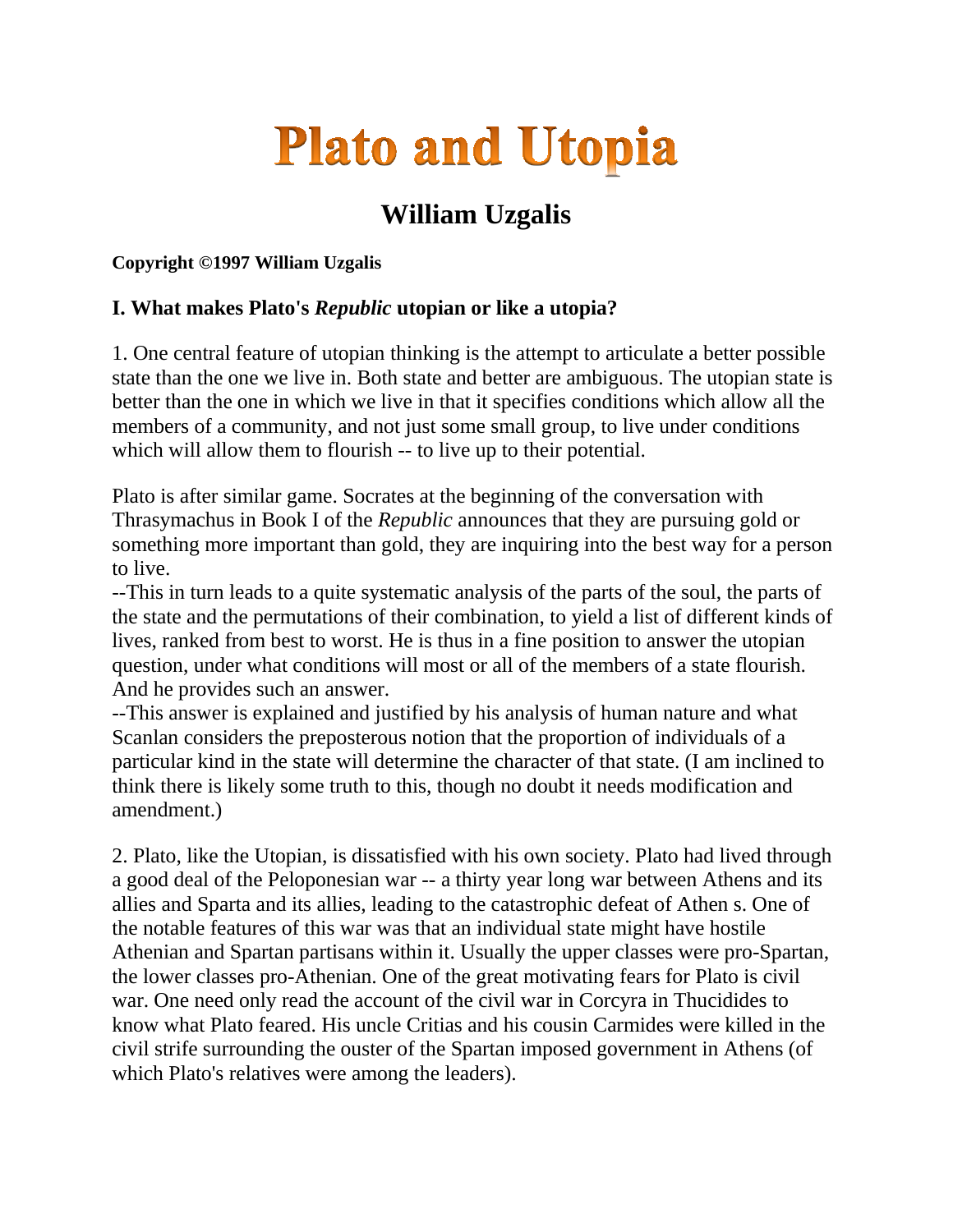3. Kirkpartick Sale did us a service in calling our attention to Absurdistan -- a silly society to be found on the internet. This should remind us of a fascinating feature of utopian thought. It is that that better state supposed must be sufficiently different from the present state to bring about a real and significant improvement in human flourishing. Because it is so different, we are led to wonder if in fact it is really possible to bring such a state about. Very likely to some it will appear th at it clearly is not possible -- and so to those the proposals will appear as absurd utopian pipe dreams.

--Socrates visits Absurdistan in Books IV and V of the *Republic* (and book V in particular). There he confronts three great waves of paradox which would overwhelm him and drown him in ridicule and laughter. (Parenthetically, I would re mark that I think Sale knows that he himself visits Absurdistan regularly, and wrestles with similar problems. Surely this is one of the marks of a genuine utopian).

4. Some of the particular proposals which Socrates makes have affinities with proposals made by later Utopian thinkers. i. One which I want to consider later in answering the second question (and so I will introduce it now) is that the rulers in his ide al society should do without private property or money, while property and the use of money should be allowed to the lower class. This is a proposal aimed at preserving the unity and stability of the state, and nipping in the bud tendencies towards civil war. ii. That women should rule along with men, that there be not only philosopher kings but queens as well, is another proposal which Plato thought would be greeted by derision. If you think that this was not the result, let me refer you to Emily Bluestone's excellent history of this proposal Women and the Ideal Society in which she traces the history of this book in the hands of male scholars. iii. Various of the other topics which Plato takes up, the role of education, of law and so on are staple topics for utopians.

#### **II. What features of Platonic thought speak to a present day Utopian thinker, and which do not.**

#### Jered Diamond *Guns, Germs and Steel:*

Chiefdoms on Diamond's account have a redistributive economy. The chief collects the goods and redistributes it -- taking wheat from all the farmers, throwing a feast for everyone and redistributing the remainder over the months.

"...chiefdoms introduced the dilemma fundamental to all centrally governed, nonegalitarian societies. At best they do good by providing expensive services impossible to contract for on an individual basis. At worst, the function unabashedly as kleptocr acies, transferring net wealth from commoners to upper classes. These noble and selfish functions are inextricably linked, although some governments emphasize one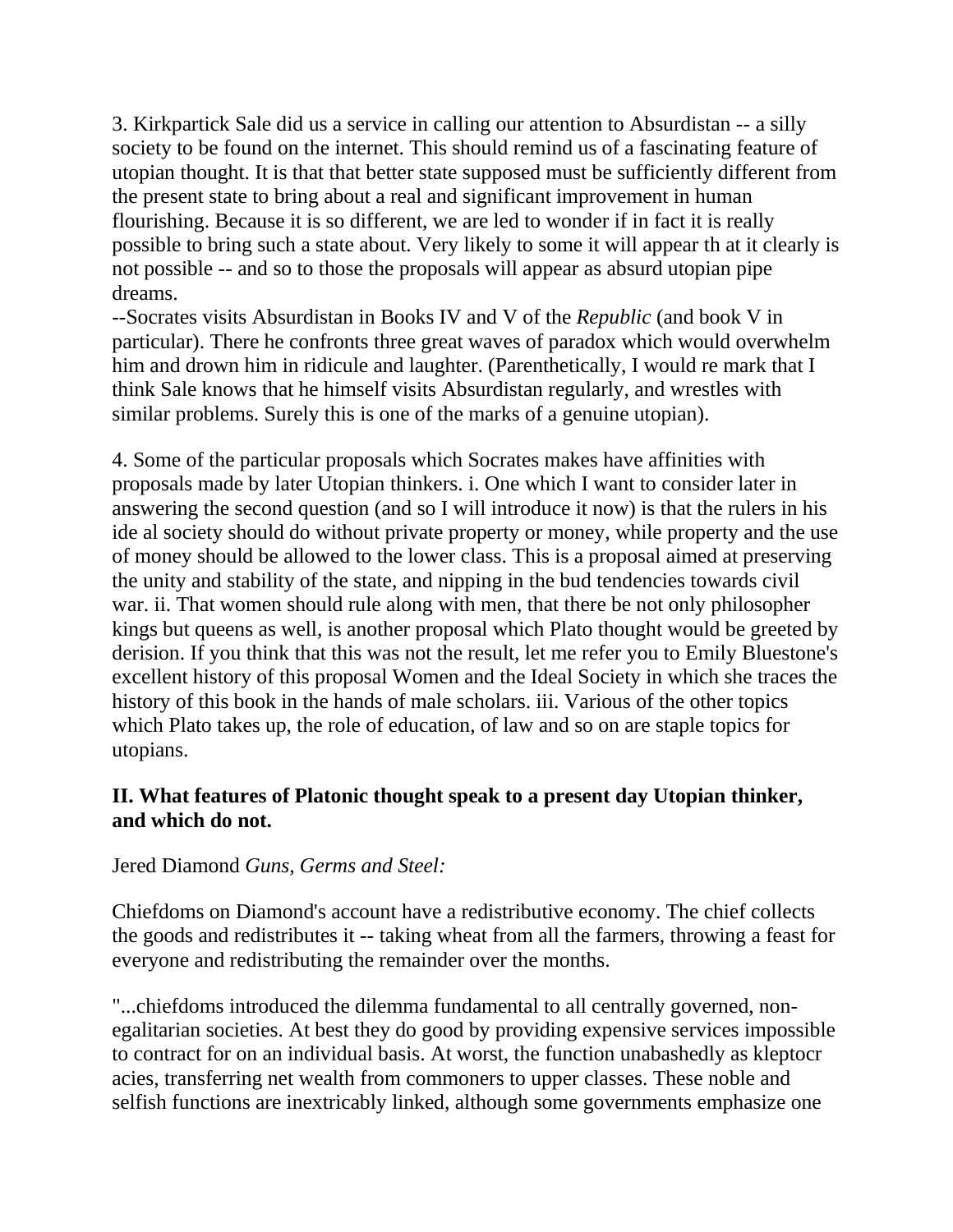function more than the other. The difference between a kleptocrat and a wise statesman, be tween a robber baron and a public benefactor is simply a matter of degree; a matter of just how large a percentage of the tribute extracted from producers is retained by the elite.

--For any ranked society, whether a chiefdom or a state, one has thus to ask: why do the commoners tolerate the transfer of the fruits of their hard labor to kleptocrats? (Pg. 276)

-------------------------------------------------------------------------------------------------------- ----

Plato knows perfectly well the power of self-interest and the love of wealth and the roles which these can play in producing a less than utopian society. Some of the most radical changes which Plato proposes are aimed at stamping our self-interest in the rulers of his ideal state.

--It is precisely as a curb on self interest that Socrates proposes to abolish the family unit among the guardians and abolishes the holding of private property and the use of gold and silver. (The model here, by the way is very likely Sparta) The guardians are to be maintained in simple style. They are to be given what they need to perform their function, but no more, by the state. They cannot accumulate possessions or wealth. Plato's motive here is to avoid the divisions caused by the varying success of different families in accumulating wealth, which might well cause conflicts between the rulers. Similarly, since the rulers have no wealth to seize, there is no anti-kleptocratic motive for the lower class to rebel against them. Thus th e state is unified and stable.

What I want to suggest is that for a contemporary utopian -- the issue of kleptocracy and the unequal distribution of wealth is an important one. If one wants to take the kinds of problems which Kirkpatrick Sale and others see accruing to centralized, industrialized Western culture, then there is a virtue about which Socrates talks in the Republic which we might come to prize, and parts of Plato's massive conception of human nature we might consider adopting for our own. The virtue is moderation, and the part of human nature I have in mind is the distinction between necessary and unnecessary pleasures.

At 558 d Socrates defines the difference between necessary and unnecessary pleasures:

--Should we first define the necessary and unnecessary desires in order to avoid discussing in the dark? -- We should.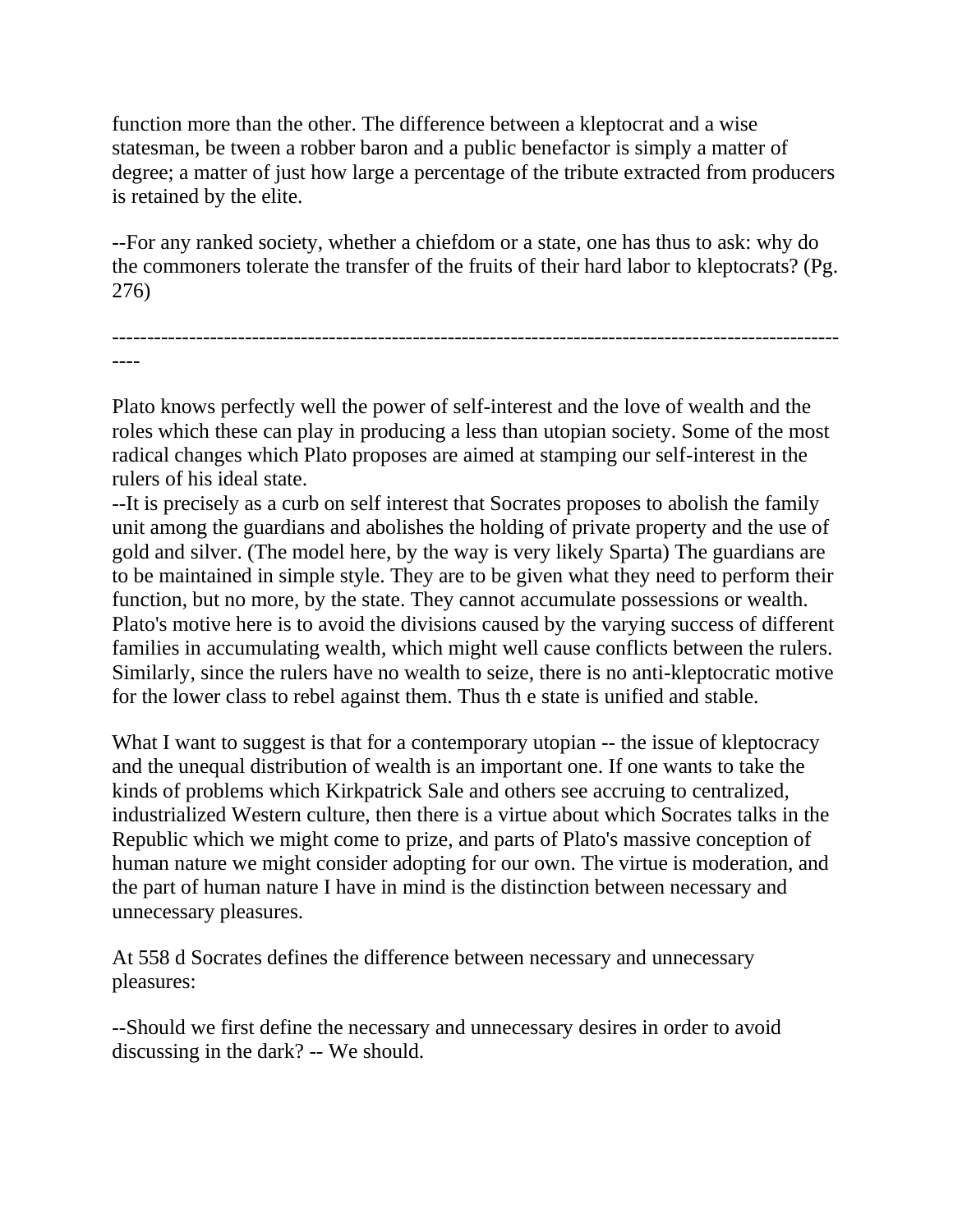-- Those we are unable to deny we would be right to call necessary or those of which the satisfaction benefits us, for we are by nature compelled to satisfy them. Is that not so? --Certainly.

-- So we would be right to apply the term necessary to them. --Yes.

--As for those which one could avoid if one trained oneself to avoid them from youth, which lead to no good or indeed to the opposite, would we not rightly call these unnecessary? --We certainly would.

--Let us pick an example of each so that we may grasp them as a type. --We must do so.

--Is not the desire to eat to the point of health and well being, the desire for bread and cooked food, necessary? --I think so.

--The desire for bread is necessary on both counts, it is useful and it keeps one alive. - -Yes.

--The desire for cooked food is necessary too, if in any way it contributes to well being. --Certainly.

--What of the desire which goes beyond this for strange foods and the like. That can be restrained from youth, and schooled to leave most people; it is harmful to the body, and to the soul also as regards thought and moderation. Would it not be correct to call this unnecessary? --Very correct.

--Shall we say then that these are spendthrift pleasures, while the others are profitable because they are good for doing work? --Surely.

--And so with the pleasures of sex and the others. --Quite so.

Thomas More's distinction between genuine human desires and those for luxuries is similar. It is this feature of both Plato's *Republic* and More's *Utopia* which a contemporary utopian theorist might want to explore to see if we still agree with this distinction, either on the basis of common sense or science. If so, it would provide the basis and the justification for putting real limits on consumerism and the accumulation of wealth.

We have had little chance in this series to praise Thomas More's *Utopia* and so I want to finish my work here by suggesting that More, from our perspective, removes one of the more objectionable features of Plato's proposals -- that to distinguish in nature a